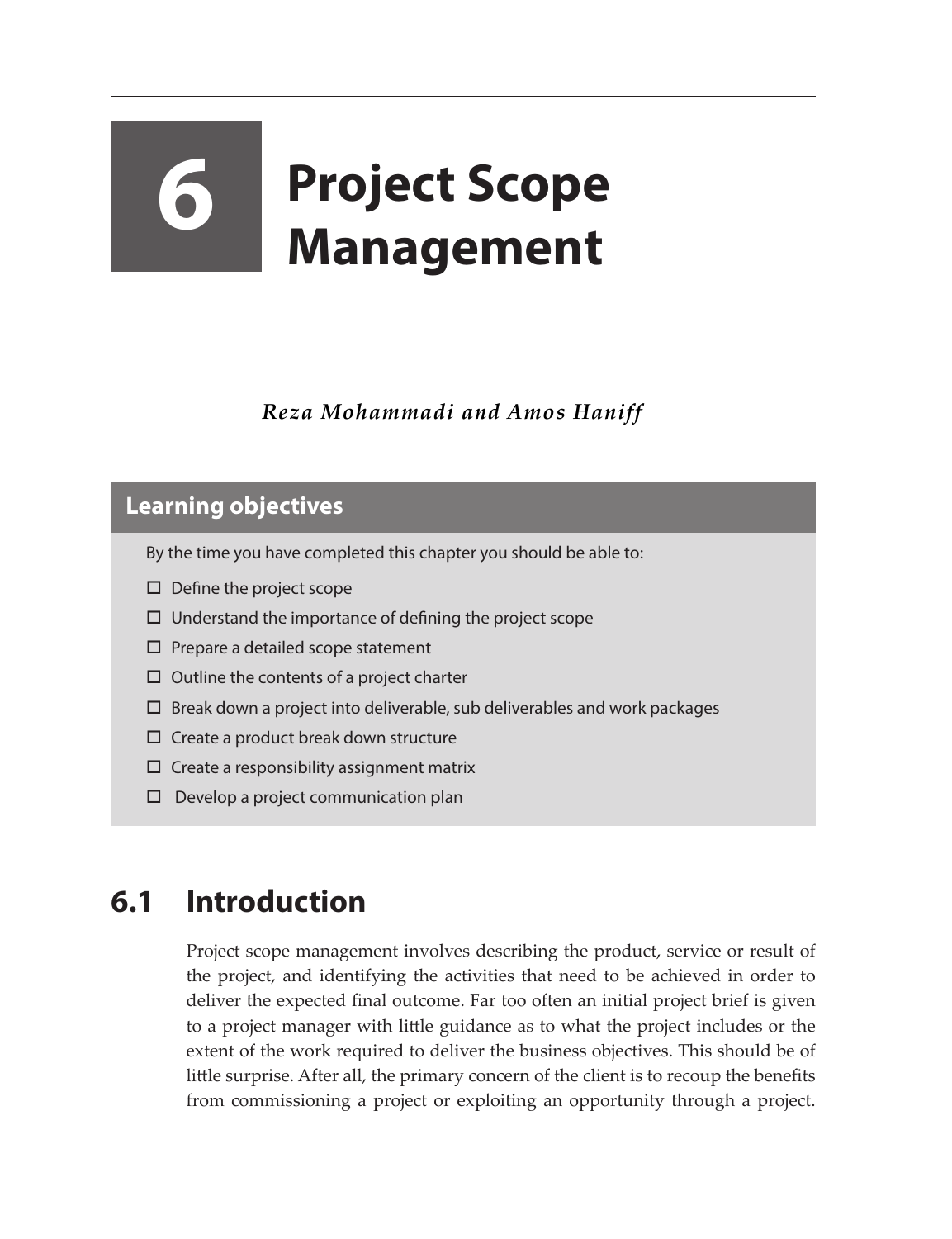The process of defining the project, in terms of deliverables, objectives, requirements and detail, becomes the responsibility of the project manager.

This chapter guides the processes of developing and defining the project scope. This involves assessing the project objectives, identifying main deliverables and subdividing these into structures that enable the project manager to generate responsibilities, cost estimates, control points, work packages and a basis for detail planning.

### **6.2 Defining the project scope**

The project scope is everything about the project. This includes the final deliverable of the project and all the work that must be done in order to achieve the deliverable. Defining the project scope involves identifying *what is* and *what is not* included in the project. This provides the point of reference against which the project is authorised, measured and controlled.

Project scope is defined to be "the sum of products and services to be provided as a project" (PMI, 2013). The scope of project must be written down in the Scope Document. The level of details should be sufficient to define to all stakeholders just exactly what the project is about. The scope is different from the objectives. Objectives set out the actual deliverables of the project in some details. The scope, on the other hand, defines just what aspects of the project are the responsibility of the project team and are covered by the budget and the timescale.

A very common example of poor scope is maintenance. Often a project ends with successful delivery of the stated objectives but no-one has thought about maintenance. There is no budget or resources to cover maintenance because they were all used up in delivering the objectives. Consequently, it is vital before the project starts to specify the scope exactly, to eradicate or resolve any unreasonable expectation as to what aspects of the project the team are expected to deliver.

The best way to specify the scope is to specify: What **IS** included in the scope, followed by what is **NOT** included in the scope. This would eliminate a possible scope issue arising from unreasonable expectations in discussion with stakeholders.

It is the project manager's responsibility to define the project scope, normally conducted under the guidance of the project sponsor and following consultation with the key stakeholders as described in Chapter 2. It is accepted that all stakeholders may not be in full agreement of the project objectives, but a clear definition of the scope will establish a common understanding of the agreed